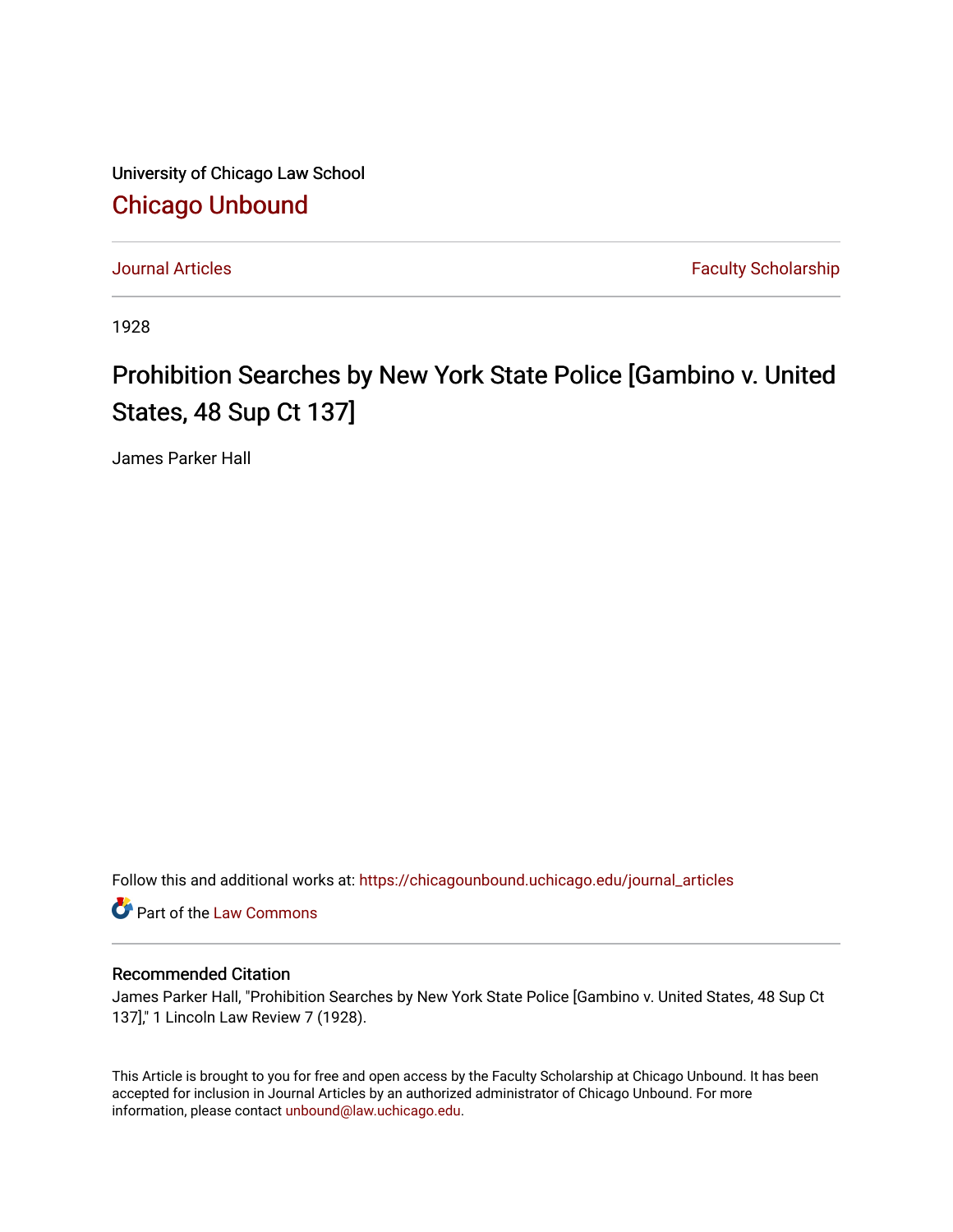lously enforced the principle that a public officer may not make a contract in his official capacity in which he is personally interested. (124 M. 761.) Such contracts entered into by officials in their individual capacity are against public policy.

In Ryszka vs. Board of Education (126 Misc. 622) a member of the school board in the city of Lackawanna sold his services indirectly to the school board in repairing and repainting the school house. Judge Harris says concerning such a contract:

"In my opinion the arrangement made in reference to the employment of Bromley (member of school board) was one that should not have been made, as it violated the law that a public servant while in the discharge of his public duty may not assume a private duty in conflict with his duty to the public. And if this were an action on the contract for payment of the contract price I would feel compelled to dismiss the complaint." However, this was not the issue and is only dicta here.

In Heughes vs. Board of Education (37 **A.** D. 180) Young, a member of the school board of the city of Rochester, indirectly entered into.a contract with the defendant to furnish a number of iron gates for a public school in said city. **A** similar provision to Sec. 1868 of the Penal Law was contained in the charter of the city of Rochester. After citing this and Sec. 1868 of ihe Penal Law, the court in holding such contract was an unlawful act interpreted such provisions as being "manifestly for the protection of the public and to relieve persons who occupy positions of public trust from any temptation to encourage by their official action and expenditure of public moneys in an extravagant, wasteful and unnecessary manner in order that some profit may thereby accrue to themselves as individuals. It is consequently a provision which is founded upon principles of public policy, and one which the courts should enforce with the greatest rigor without regard io the effects of its enforcement upon individual suitors."

In construing the last part of Sec. **1868** of the Penal Law relative to audit or approval by the commissioner of education an opinion of the Attorney General in 1914 holds in substance that a trustee of a State Normal School who is interested in contracts to furnish services and supplies to the school does not violate this section

where his bill is subject to audit **by** the commissioner of education.

There are any number of cases in which a member of the board of supervisors in his individual capacity cannot sell goods to the board. **By** analgous reasoning this rule might also apply to a member of the school board.

A typical case is People ex rel Schenectady. Illuminating Co. vs. Board Supervisors. 166 A. D. **758,** affirming **88** Misc. 226. Here one Carr who is a member of the board of supervisors is also a stockholder, secretary and treasurer of the Schenectady Illuminating Co. The defendant corporation sold Mazda lamps at the fair market value of \$7.44 to the supervisors. No fraud is charged. The court here sets aside the contract as void but does not find Carr guilty of a misdemeanor Sec. **1868** of the Penal Law, on the grounds that

**"A** law, which existed bofore the statute existed, forbade the contract. A principle, if not a statute, has been violated in this instance."

See also:

Matter of Plattsburg Pub. Co. vs. Looby 124 M. 761.

Beebe vs. Supervisors of Sullivan Co. 64 Hun. 277.

In Matter of Contracts made by Town Officers, 32 **St.** Reports 471.

People vs. Stoll 243 N. Y. 453.

Matter of Lane, 34 St. Reports **552.**

#### RECENT CASES OF INTEREST

## **CIVIL** RIGHTS Gambino vs. United States,

### **72** L. ed (139)

New York state troopers, without warrant, searched Gambino's automobile (while it was occupied **by** Gambino) and found and seized intoxicating liquor. Held for violation of the National Prohibition Act, the defendants moved for suppression of the liquor as evidence, asserting the search to be in violation of the 4th, 5th and 6th Amendments to the Federal Constitution. It was decided that although the troopers were not agents of the United States, their relation to the Federal prosecution was such as to require the exclusion of the